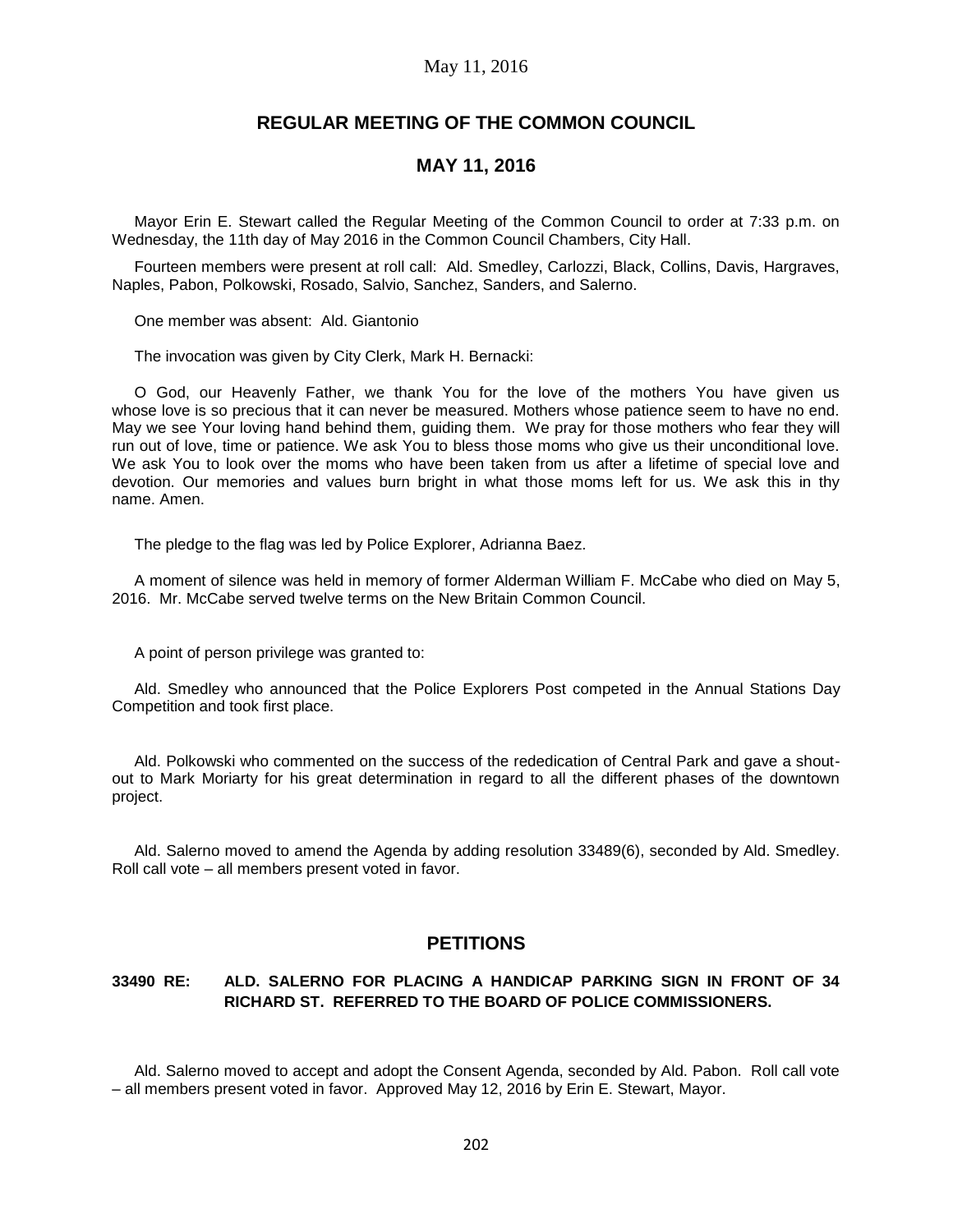# **CONSENT AGENDA CITY CLERK**

#### **33477 RE: CLAIMS FOR INJURIES AND/OR PROPERTY DAMAGE**

To Her Honor, the Mayor, and the Common Council of the City of New Britain: the undersigned beg leave to report the following:

CLAIMANTS NAME

Golab, Jacob

Mark H. Bernacki City Clerk

# **CITY PLAN COMMISSION**

### **33417-1 RE: CERTIFICATION OF LOCATION – 172 STANLEY ST. – SWAG CUSTOM RIDES, INC**

To Her Honor, the Mayor, and the Common Council of the City of New Britain: the undersigned beg leave to report the following:

The City Plan Commission, at its regular meeting held on May 2, 2016, voted 4 to 0 to recommend that this proposed certificate of location approval be granted.

BACKGROUND: The applicant is requesting a certificate of location approval in order to obtain State Department of Motor Vehicles licensing for motor vehicle sales and general repairer's operations. The subject location is near the southwestern corner of Stanley Street and South Street. The area is zoned I-2, General Industry, which permits motor vehicle dealers and general repairs by right.

FINDINGS: The subject property was previously occupied by Spurgas Medical Products, and more recently by Sign Pro, a sign fabricating and installation company. The property is approximately .65 acres (29,511 square feet) in area, with 186 feet of frontage along Stanley Street. There are three (3) existing buildings on the site with a total of approximately 14,000 square feet.

The applicant's business involves customizing and restoring high-end, specialty cars. Despite requiring State DMV repairer/dealer's licensing for vehicle transport and sales, the business model differs substantially from a typical auto repair and dealer's business. It will be low volume, contracted custom work and sales, involving a lot of fabrication and finishing. Since these are very high-value vehicles, they would be stored inside and never displayed outside on the lot.

The plans show an office space in the 1,980 square foot building nearest the street with the repair, fabricating, painting and customizing work, vehicle and parts storage taking place inside the other buildings. The site has seven (7) parking spaces shown, sufficient for employees and visitors.

This location is fairly isolated, bordered by the rail line and Route 9 to the west and south, and by the Downes Construction Company offices and storage yard to the north. Properties along the eastern side of Stanley Street, in this area, are primarily single-and two-family homes, with the exception of a small, commercial plaza at the southeastern corner of Stanley and South Streets.

CONCLUSION: The site is properly zoned for motor vehicle repair and sales, and the site is very well-suited to this particular type of business. The applicant indicates that all repairs will be done inside the building and no outside storage of materials, junk parts or wrecked vehicles will take place.

RECOMMENDATION: The City Plan Commission is of the opinion that the site is appropriately zoned for the use and well-suited to the proposed business as described. The Commission, therefore, has no objections to the granting of a certificate of location approval for a motor vehicle dealer and general repairer's license for this property, contingent upon the understanding that this business and other auto repair and sales operation that might follow would be limited to operations as depicted on the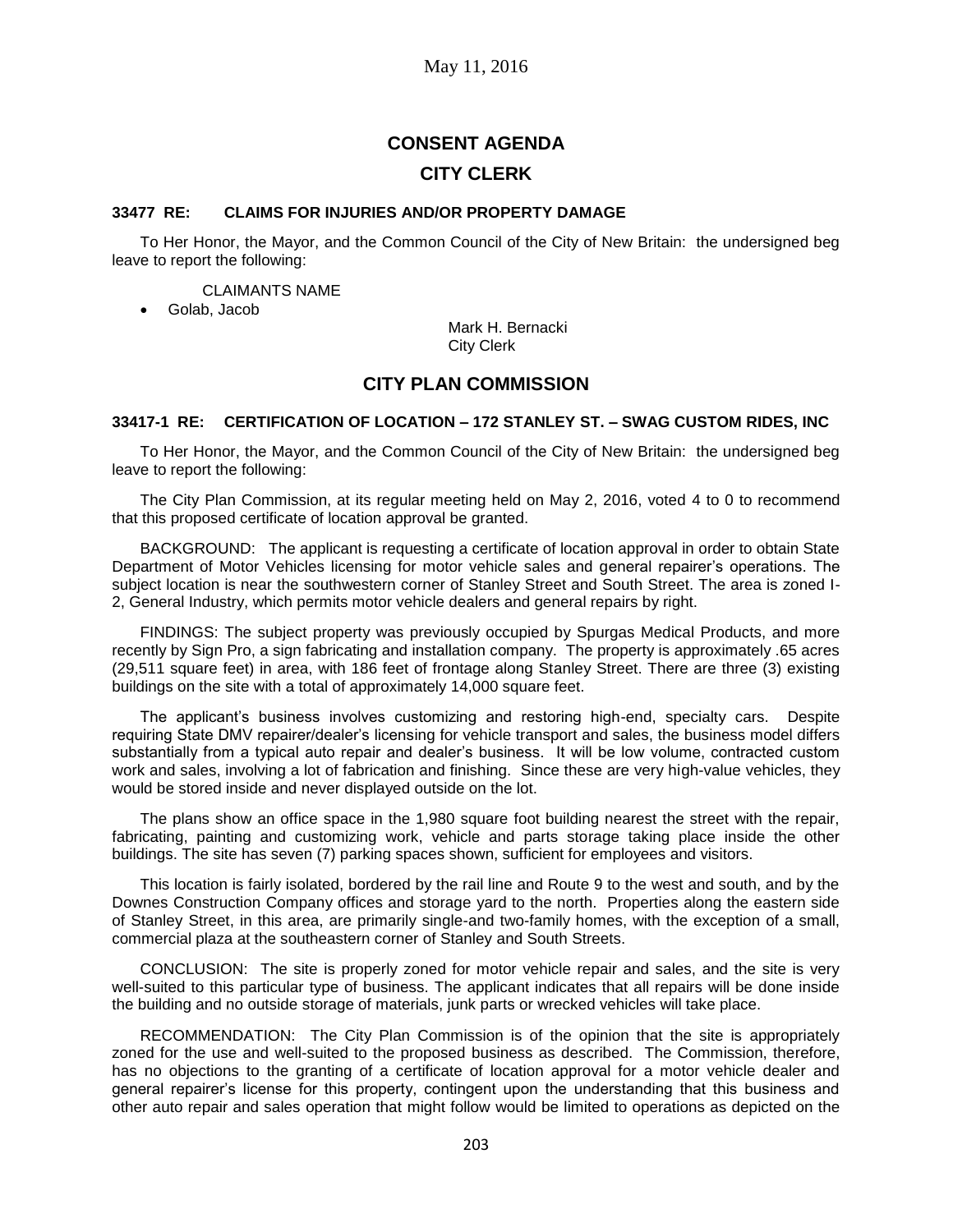plan, with all work and vehicle storage taking place inside the buildings and no outside display of the vehicles for sale.

> Louis G. Amodio, Chairman City Plan Commission

# **PURCHASING DEPARTMENT**

### **33478 RE: BID THRESHOLD ITEMS**

To Her Honor, the Mayor, and the Common Council of the City of New Britain: the undersigned beg leave to report the following:

In accordance with the New Britain Code of Ordinances, Section 2-566, a monthly report of purchases between \$500 and \$7,500 shall be provided to the Common Council. The report shall include a detailed description of items or services purchased, name of vendor, owner of business and dollar amount spent on each individual purchase as well as the aggregate total of spend to date for the fiscal year.

The Finance Department, Purchasing Division has provided an electronic list of monthly purchases. This document is available in the Council office for review by Council members.

Acceptance and adoption is respectfully requested.

Jack Pieper Purchasing Agent

### **33479 RE: UPGRADE TO CITY WEBSITE CONTENT MANAGEMENT SYSTEM**

To Her Honor, the Mayor, and the Common Council of the City of New Britain: the undersigned beg leave to report the following:

In accordance with City Code of Ordinances, Chapter 2, Article VIII, Division 1, Section 2-531 a purchase order was requested by the Information Technologies Department for the licensing of a proprietary content management system and the associated professional services to upgrade, install, and host necessary to maintain the City Website.

Supplier: Granicus, Inc, of Denver, CO.

Project Cost Summary:

| Services/Products                                              | Price       |
|----------------------------------------------------------------|-------------|
| New Website Discovery                                          | \$1,134.00  |
| Responsive Website Design Process (one concept plus revisions) | \$2,100.00  |
| Integration and Development (CivicaCMS)                        | \$3,750.00  |
| New Navigation and Information Architecture                    | \$1,190.00  |
| Content Migration (up to 250 pages)                            | \$1,750.00  |
| Migration of All PDF/Docs Into FileBank                        | Included    |
| Quality Assurance, Testing and Tech Transfer                   | \$1,674.00  |
| Dedicated Project Management                                   | \$1,604.00  |
| Live Web-Based Training (10 Hours)                             | \$2,250.00  |
| Integration with Google Site Search, Analytics and Translate   | Included    |
| Upgrade Project Total:                                         | \$15,452.00 |

Maintenance, Support and Hosting (starting at time of go-live): \$600.00 per month \$7,200.00 Subject to a 5% annual increase to account for growth in site size and traffic

Total Cost: \$22,652.00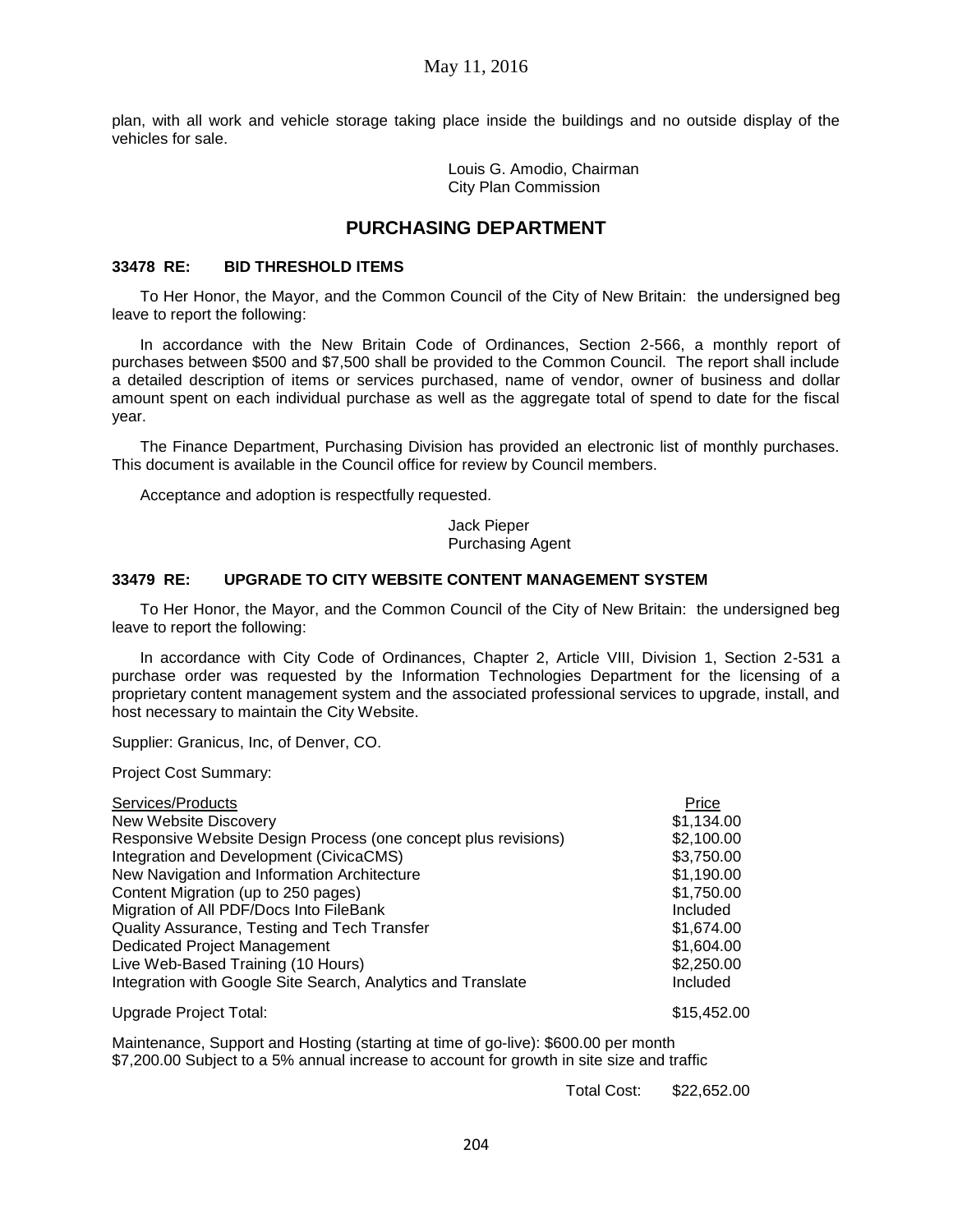The Information Technology Department has requested the purchase of a proprietary content management system created by CiviaCMS and the professional services necessary to design, convert and develop a new City of New Britain Website.

The CiviaCMS by Granicus, Inc provides and extensive array of modules and tools for the proper organization of City content to be made available on the web. Contacts, press releases, RFP and enewsletters can all be managed in the included modules. Among them are a FileBank, Search, Calendar, News, Emergency Alerts, Forms, GIS and Mapping and a strong Social Media Integration component.

The CivicaCMS is used to edit content in all areas of the website and includes features like Paste from Word, Page Version Time Machine, Add a Page, and Spellchecker to give full control of content management to city departments. The center for navigation and page control is NavBuilder, which allows authorized staff to create new pages and folders/sections within the site. With one click, authorized staff can create a new page on the site, using either a simple HTML blank page, a predefined template-based page integrated module functionality, a branded department page, or more complex "widget" pages. The system automatically populates the associated site indexes and metadata. The navigation structure and all associated drop down menus are also created from with the NavBuilder system. This includes the ordering, layout, colors and styling of the menus.

Depending on the username/password used at login, staff in different departments can create and maintain their own areas of the website without the involvement of the IS/IT department. The modules presented to staff members, once they are logged in, depend on the attributes preset by the website administrator. A workflow feature creates approval chains for all new content and revisions. The CivicaCMS places design control into the hands of authorized staff with the Media Manager, Photo Manager, and Widget Manager modules. Most design elements that make up the public-facing look and feel of the website can be quickly modified or swapped out as necessary. These tools help keep the website current and appealing to staff, visitors, and residents.

The City has partnered with Granicus, Inc to provide video streaming of the Common Council Meetings and their CiviaCMS Website will ensure its seamless integration. Funding for this purchase is available in the Information Technologies Department's Technology Account Number 0082982301-5300, Consulting and Contractual.

RESOLVED: The Purchasing Agent is hereby authorized to issue a purchase order for \$22,652.00 to Granicus, Inc. of Denver, CO for the license and professional services necessary to upgrade the City's Website.

Jack Pieper Purchasing Agent

### **33480 RE: FINANCIAL REVIEW AND CONDITION ASSESSMENT OF THE PARKING ASSETS OF THE CITY'S PARKING SYSTEM FOR THE PUBLIC WORKS DEPT**

To Her Honor, the Mayor, and the Common Council of the City of New Britain: the undersigned beg leave to report the following:

In accordance with City Code of Ordinances, Chapter 2, Article VIII, Division 1, Section 2-531 a purchase order was requested by the Public Works Department, Facilities Division Financial Review and Condition Assessment of the Parking Assets of the City's Parking System.

| Supplier                 | <b>Services</b>                       | Amount      |
|--------------------------|---------------------------------------|-------------|
| Desman Design Management | <b>Financial Review and Condition</b> | \$37.500.00 |
| Rocky Hill, CT.          | Assessment of Parking System          |             |

The Public Works Department, Facilities Division Office has requested a purchase order for the Financial Review and Condition Assessment of the Parking Assets of the City's Parking System. This Professional Service will be conducted by Desman Design Management who is a national specialist in parking planning, design and restoration. Desman Design Management will meet with appropriate personnel from the City and Parking Authority to discuss the important aspects of the Assessment. At this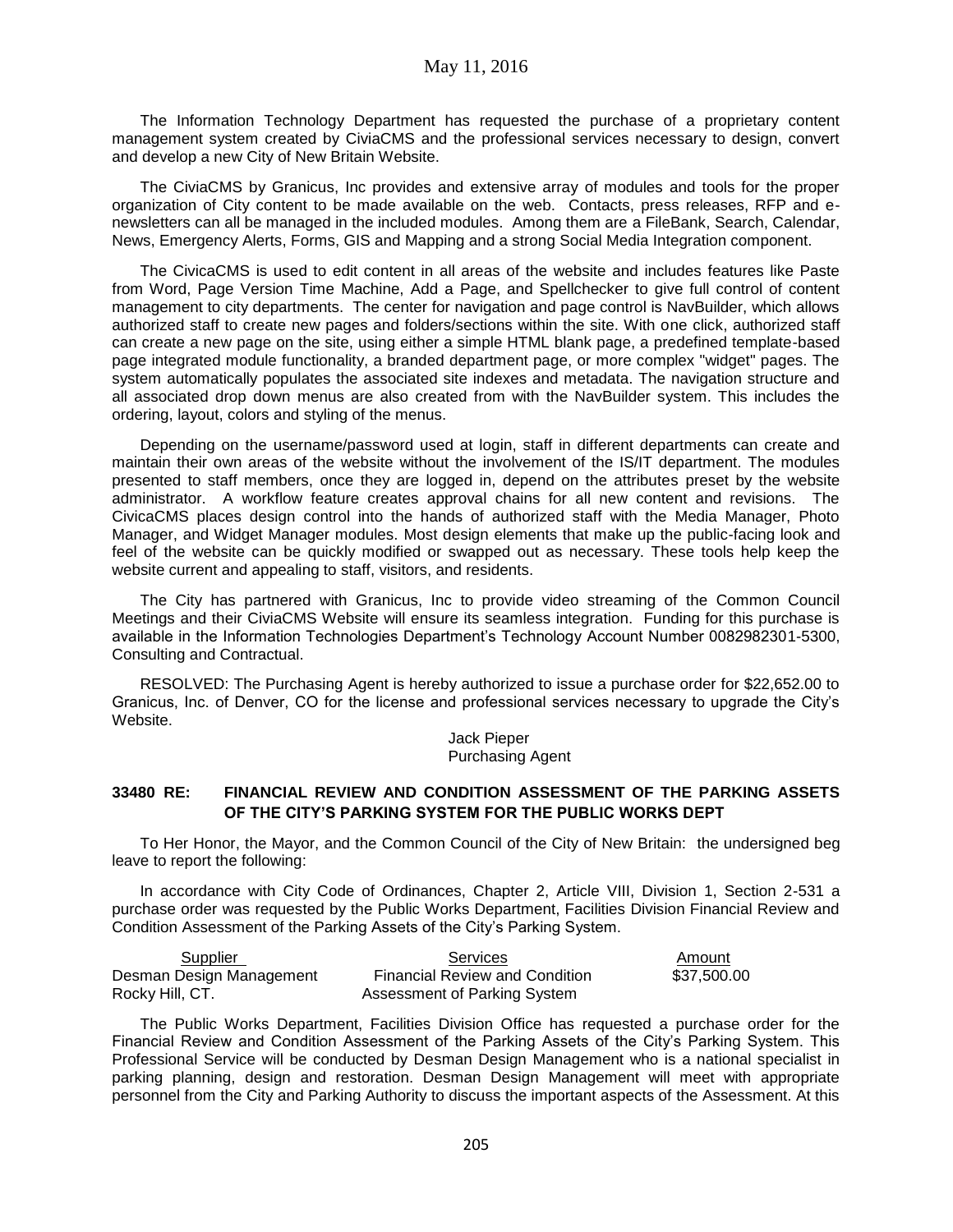meeting Desman Design Management will obtain factors, circumstances, time lines, privacy issues and formatting guidelines to be pertinent to the study process and timely completion of the assessment. They will conduct observations of parking spaces owned by the City both on and off of City streets during peak and off peak hours to assess and validate the degree to which existing parking is being consumed. Desman Design Management will prepare a summary of the assessment which will document the age, space capacity, physical appearance, parking access and revenue control equipment. Desman Design Management will then collect, organize and document current parking revenue received by the City for each parking garage and city street meters for the last five (5) years. They will then also collect, organize and document the current and historical operating expenses for each of the existing parking garages and city street meters for the last five (5) years. This will help Desman Design Management to determine future City parking demands expected to be obtained at parking garages and on-street locations, future revenues and expenses. They will then prepare a draft report documenting their findings. They will meet with the Public Works Department, Facilities Division to discuss their findings and to make any recommendations regarding the Parking System.

Funding for this Financial Review and Condition Assessment of the Parking Assets of the City's Parking System is available in the Public Works Department's account number 0083238401-5331, Street Scape Improvement Project, Professional Services.

RESOLVED: The Purchasing Agent is hereby authorized to issue a purchase order for \$37,500.00 to Desman Design Management of Rocky Hill, CT. for the Financial Review and Condition Assessment of the Parking Assets of the City's Parking System for the Public Works Department, Facilities Division.

> Jack Pieper Purchasing Agent

### **33481 RE: CRACK SEALING OF BITUMINOUS PAVEMENT OF VARIOUS CITY STREETS FOR THE PUBLIC WORKS DEPT**

To Her Honor, the Mayor, and the Common Council of the City of New Britain: the undersigned beg leave to report the following:

Public Bid No. 3862 was solicited and received in accordance with the Purchasing Ordinances of the City of New Britain for the Crack Sealing of Bituminous Pavement of Various City Streets for the Public Works Department. Funding is available for this purchase within the Public Works Department's account number 0082950302-5454, Capital Projects, Street Infrastructure Rehabilitation, Construction Contracts.

Invitations to bid were solicited and the bid was duly advertised in the New Britain Herald Newspaper, the City and State of Connecticut's Department of Administration Services websites and mailed to twentyone (21) Pavement Sealing Companies. The Purchasing Agent did not receive any letters from the Pavement Sealing Companies on the mailing list indicating they could not provide a response to the bid request. The responses received are on file in Town Clerk's Office.

The bids were reviewed for conformance to specifications by the Public Works Administration and the Purchasing Agent. Therefore the Public Works Director is recommending that the bid be awarded to Sullivan Paving Company, Inc. of Ivoryton, CT who submitted the lowest responsible bid and met all of the Bid Specifications for the Crack Sealing of Bituminous Pavement of Various City Streets.

RESOLVED: That the Purchasing Agent is hereby authorized to issue a purchase order for \$132,338.70 and enter into a contract with Sullivan Paving Company, Inc. of Ivoryton, CT for the Crack Sealing of Bituminous Pavement of Various City Streets for the Public Works Department per the terms and specifications of Public Bid No. 3862

> Jack Pieper Purchasing Agent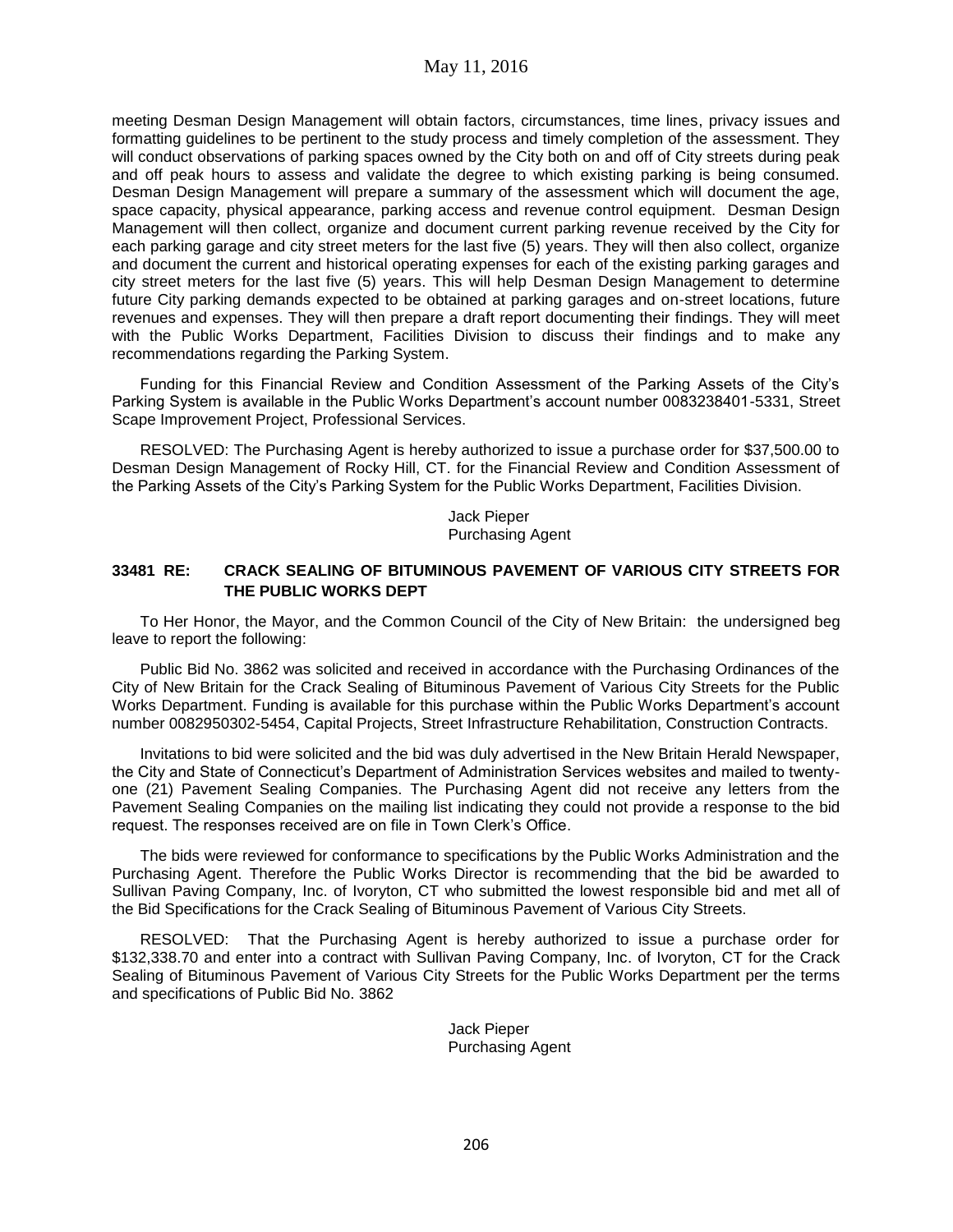# **33482 RE: CHIPPING OF BRUSH AND WOOD AT THE CITY'S RESIDENTIAL RECYCLING CENTER FOR THE PUBLIC WORKS DEPT**

To Her Honor, the Mayor, and the Common Council of the City of New Britain: the undersigned beg leave to report the following:

Public Bid No. 3871 was solicited and received in accordance with the Purchasing Ordinances of the City of New Britain for Chipping of Brush and Wood at the City's Residential Recycling Center for the Public Works Department. Funding is available for this purchase from the Public Works Department's account number 001315004-5331, Professional Services.

Invitations to bid were solicited, and the bid was duly advertised. Invitations to bid were solicited and the bid was duly advertised in the New Britain Herald Newspaper, the City and State of Connecticut's Department of Administration Services websites and mailed to twenty- four (24) local Brush and Wood chipping companies. The Purchasing Agent did not receive any letters from the Brush and Wood chipping companies on the mailing list who indicated that they could not respond to the bid request. The responses received are on file in Town Clerk's Office.

The bids were reviewed for conformance to specifications by the Public Works Department Administration and the Purchasing Agent. JH Property Services, LLC of Newington, CT who submitted the lowest hourly rate for the Chipping of Brush and Wood but submitted the highest per ton for Trucking and Disposal of the Wood Chips. They have also indicated that they did not have the equipment to Chip Logs or Wood, only Brush. They would haul the Logs and Wood to their facility and chip it when they rented the equipment yearly. Therefore they did not meet all of the bid specifications. Harvest New England, LLC of Farmington, CT submitted the next lowest bid for the hourly rate for the chipping of Brush and Wood and there is no charge for the Trucking and Disposal of the Wood Chips. Therefore the Public Works Director is recommending that the bid be awarded to Harvest New England, LLC of Farmington, CT.

RESOLVED: That the Purchasing Agent is hereby authorized to issue a standing purchase order and enter into a contact with Harvest New England, LLC of Farmington, CT for \$295.00 per hour to Chip Wood and Brush and no charge for Trucking and Disposal of the Wood Chips for the Public Works Department effective through June 15, 2017 with an option to extend the contract for two (2) additional years at a two (2) percent price increase each year if approved and agreed upon by the Public Works Administration per the terms and specifications of Public Bid No 3871.

> Jack Pieper Purchasing Agent

# **33483 RE: SALE OF SCRAP METAL FROM THE NEW BRITAIN RESIDENTIAL RECYCLING CENTER FOR THE PUBLIC WORKS DEPARTMENT**

To Her Honor, the Mayor, and the Common Council of the City of New Britain: the undersigned beg leave to report the following:

Public Bid No. 3783 was solicited and received in accordance with the Purchasing Ordinances of the City of New Britain for the Sale of Scrap Metal from the New Britain Residential Recycling Center for the Public Works Department. Funds received from the sale of this scrap metal will be placed in the Public Works' account number, 001315004-4447, Sanitation Recycling.

Invitations to bid were solicited and the bid was duly advertised in the New Britain Herald Newspaper, the City and State of Connecticut's Department of Administration Services websites and mailed to nineteen (19) Scrap Metal Recycling Companies. The Purchasing Agent did not receive any letters from Scrap Metal Recycling Companies who were on the mailing list indicating they could not provide a response to the bid request. The responses received are on file in Town Clerk's Office.

The bids were reviewed for conformance with specifications by the Public Works Administration and Purchasing Agent. Chase Waste Materials Corporation of New Haven, CT submitted the highest price per ton for the purchase of the Scrap Metal per Option 1, delivered by the City to the Bidder's local facility and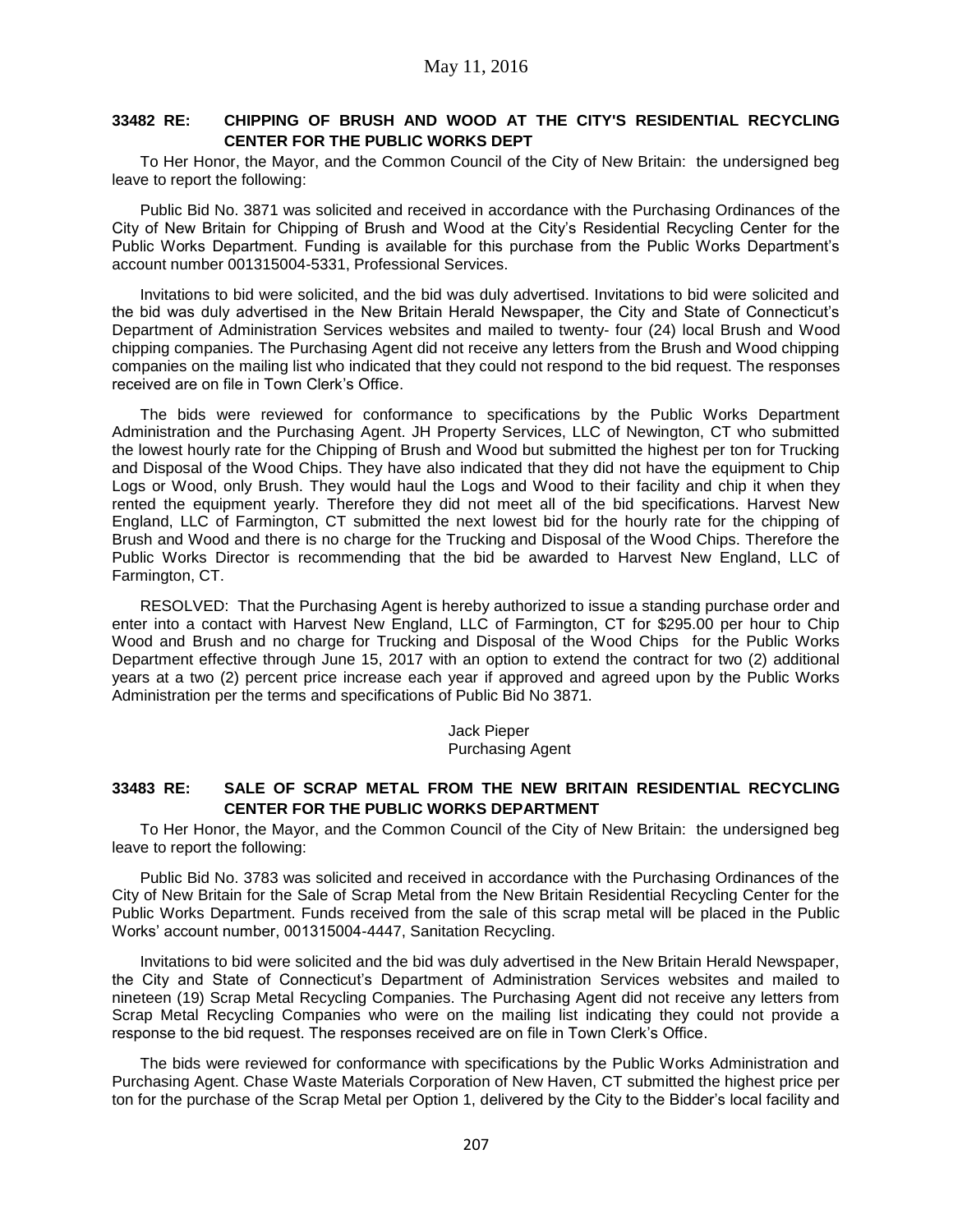Option 2, for the Bidder to provide a container at the City's Residential Recycling Center and to pick up the container when full. Therefore, the Public Works Director has recommended awarding the bid to Chase Waste Materials Corporation of New Haven, CT per Option 2.

RESOLVED: That the Purchasing Agent is hereby authorized to enter into a contract with Chase Waste Materials Corporation of New Haven, CT for the sale of Scrap Metal to be picked up by them at the City's Residential Recycling Center, Option 2, for a fixed price of \$141.00 per ton effective from May 30, 2016 to May 29, 2017 with an option to extend the contract for one (1) additional year if pricing is approved and agreed upon by the Public Works Administration per the terms and specifications of Public Bid No. 3873.

#### Jack Pieper Purchasing Agent

### **33484 RE: TRENCH REPAIR PROGRAM OF VARIOUS CITY STREETS FOR THE PUBLIC WORKS DEPT.**

To Her Honor, the Mayor, and the Common Council of the City of New Britain: the undersigned beg leave to report the following:

Public Bid No. 3875 was solicited and received in accordance with the Purchasing Ordinances of the City of New Britain for the 2016 Trench Repair Program of Various City Streets for the Public Works Department. Funding is available for this purchase within the Public Works Department's account number 0082950302-5454, Capital Projects, Street Infrastructure Rehab.

Invitations to bid were solicited and the bid was duly advertised in the New Britain Herald Newspaper, the City and State of Connecticut's Department of Administration Services websites and mailed to twentyone (21) Road Construction Companies. The Purchasing Agent did not receive any letters from the Road Construction Companies on the mailing list indicating they could not provide a response to the bid request. The responses received are on file in Town Clerk's Office.

The bids were reviewed for conformance to specifications by the Public Works Administration and the Purchasing Agent. Therefore the Director of the Public Works Department is recommending that the bid be awarded to William M. Laydon Construction, LLC of North Haven, CT who submitted the lowest responsible bid and met all of the Bid Specifications.

RESOLVED: That the Purchasing Agent is hereby authorized to issue a purchase order for \$200,750.98 and enter into a contract with William M. Laydon Construction, LLC of North Haven, CT for the 2016 Trench Repair Program of Various City Streets for the Public Works Department per the terms and specifications of Public Bid No. 3875.

> Jack Pieper Purchasing Agent

# **ZONING COMMITTEE**

# **33417-2 RE: CERTIFICATION OF LOCATION - SWAG CUSTOM RIDES, INC - 172 STANLEY ST**

To Her Honor, the Mayor, and the Common Council of the City of New Britain: the undersigned beg leave to report the following:

The Zoning Subcommittee of the Committee on Planning, Zoning and Housing held a regular meeting and public hearing on Tuesday, May 3, 2016, at 7:00 PM in the Council Chambers, to which was referred the matter of petition 33417, Swag Custom Rides, Inc. seeks granting of a certificate of location approval to allow a motor vehicle general repairer's and dealer's license for property at 172 Stanley Street. The Zoning Subcommittee of the Committee on Planning, Zoning and Housing voted to accept and refer back to the Common Council with a favorable recommendation.

> Alderman Christopher Polkowski **Chair**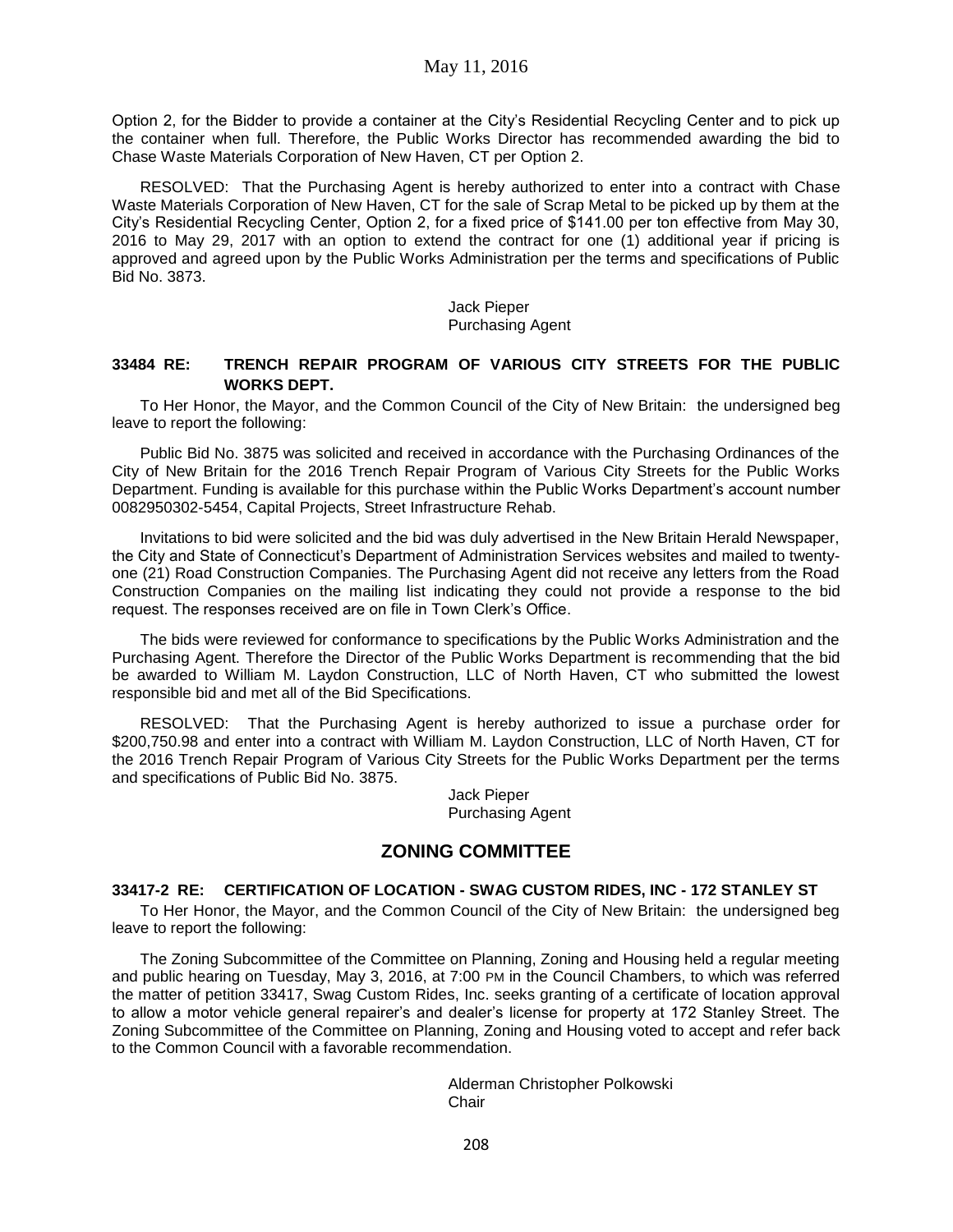Ald. Polkowski and Ald. Hargraves recused themselves in regard report #33446-1 and resolution #33446-2

Ald. Polkowski because one of the HUD Grant applications for two of the projects were based off of Public Works and he is a Public Works employee and Ald. Hargraves because he is employed by one of the agencies.

# **REPORT OF HUD GRANTS COMMITTEE**

### **33446-1 RE: 2016 ANNUAL CONSOLIDATED PLAN FOR HUD PROGRAMS**

To Her Honor, the Mayor, and the Common Council of the City of New Britain: the undersigned beg leave to report the following:

The HUD Grants Committee of the Common Council at a special meeting held on Wednesday evening, May 4, 2016, at 7:00 PM in the Council Chambers, to which was referred the matter of resolution #33446, 2016 Annual Consolidated Plan for HUD Programs, voted to accept as amended once and refer back to the Common Council with a favorable recommendation.

> Alderman Daniel Salerno Majority Leader

Ald. Salerno moved to accept, seconded by Ald. Carlozzi. So voted. Approved May 12, 2016 by Mayor Erin E. Stewart.

# **RESOLUTION**

#### **33446-2 RE: 2016 ANNUAL CONSOLIDATED PLAN FOR HUD PROGRAMS**

To Her Honor, the Mayor, and the Common Council of the City of New Britain: the undersigned beg leave to recommend the adoption of the following:

WHEREAS, the City of New Britain anticipates receiving funds from the U. S. Department of Housing and Urban Development for Fiscal Year 2016 under the Community Development Block Grant Program, in the amount of \$1,420,690, and the HOME Program, in the amount of \$445,053, and

WHEREAS, also during Fiscal Year 2016, the City anticipates receiving Program Income from previous CDBG activities in the amount of \$102,000, and from previous HOME activities in the amount of \$132,000, which will be used for additional activities, and

WHEREAS, in order to receive these funds, the City is required to prepare an Annual Plan that is consistent with the 2015-2019 Consolidated Plan for HUD Programs which was adopted by the Common Council of the City of New Britain, and

WHEREAS, a Public Hearing of the Common Council HUD Grants Committee is scheduled in order to obtain the views of citizens on housing and community development needs and priorities, and to provide citizens an opportunity to comment on the Proposed 2016 Annual Consolidated Plan as prepared by the Commission on Community and Neighborhood Development, prior to its approval of the 2016 Annual Consolidated Plan;

NOW, THEREFORE, BE IT RESOLVED, that the Common Council of the City of New Britain hereby adopts the 2016 Annual Consolidated Plan for HUD Programs, and

BE IT FURTHER RESOLVED, that the Mayor is hereby authorized to submit to the U. S. Department of Housing & Urban Development the 2016 Annual Consolidated Plan for HUD Programs, including certifications and descriptions as required by HUD, said submission to serve as the City's application for CDBG and HOME Program funds, and to execute any agreements, revisions, rescissions or amendments thereto, as necessary for the City's receipt of CDBG and HOME funds.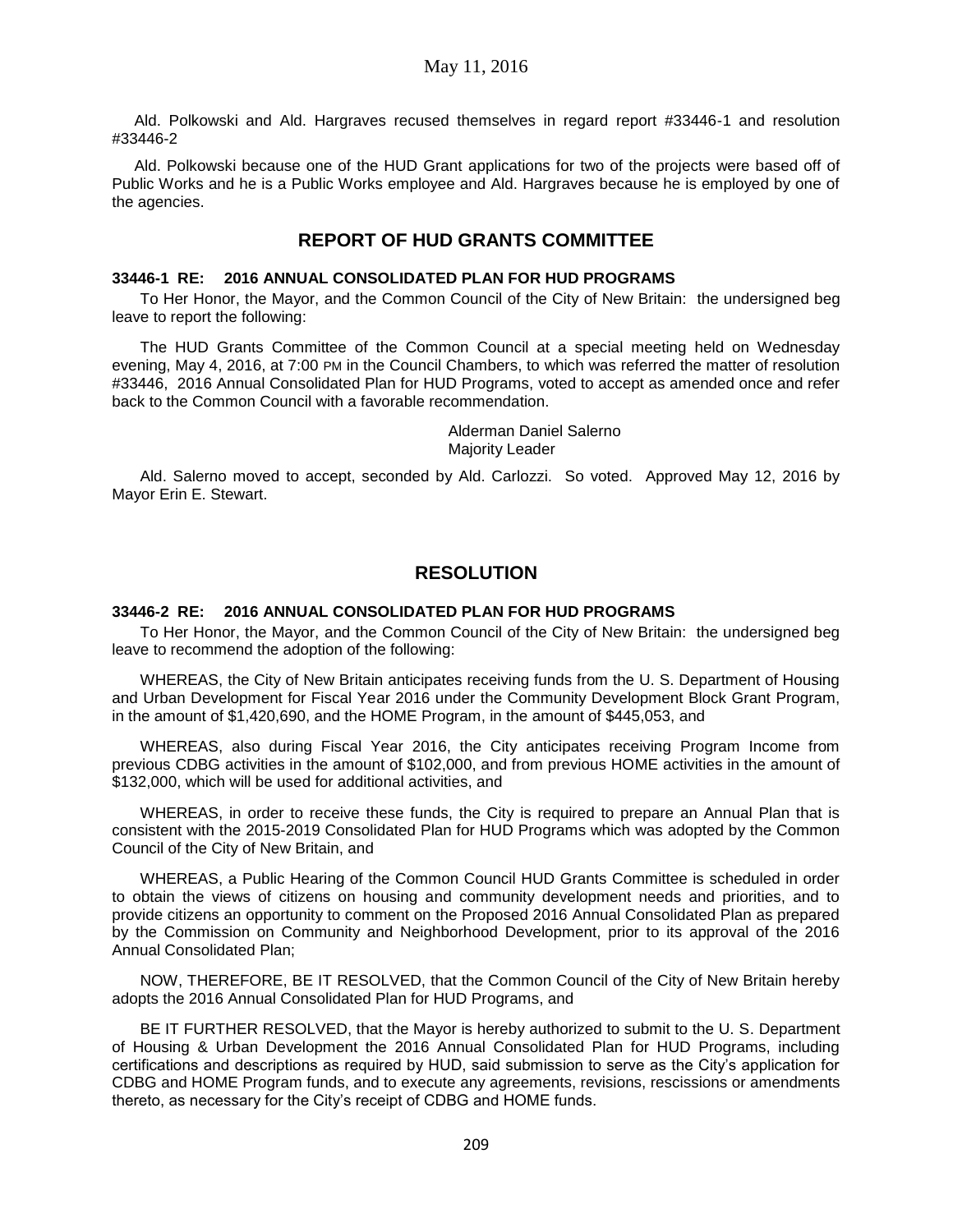#### Alderman Carlo Carlozzi, Jr. Alderman Daniel Davis Alderman Kristian Rosado Alderman Emmanuel Sanchez

#### CONSOLIDATED PLAN FOR HUD PROGRAMS 2016 ANNUAL PLAN

#### **Community Development Block Grant Program**

| <u>No.</u>   | Applicant                        | Project                                                        |               | Allocation |
|--------------|----------------------------------|----------------------------------------------------------------|---------------|------------|
| 1            | NB Parks & Recreation Dept.      | Senior Center Greenhouse Project                               | \$            | 100,000    |
| 4            | NB Public Works Dept.            | <b>Curb Ramp Construction</b>                                  | \$            | 100,000    |
| 7            | Boys & Girls Club                | Physical Improvements                                          | \$            | 150,000    |
| 8            | <b>NB DMD</b>                    | Spot Demolition                                                | \$            | 60,000     |
| 9            | <b>NB DMD</b>                    | Clean & Lien Program                                           | \$            | 30,000     |
| 10           | NB DMD                           | Property Rehabilitation Program                                | \$            | 50,000     |
| 11           | Community Mental Health Aff.     | <b>Winter Shelter Renovation</b>                               | \$            | 180,000    |
| 15           | Rebuilding Together New Britain  | <b>Rebuilding Together</b>                                     | \$            | 70,000     |
| 21           | NB DMD                           | <b>Business Assistance</b>                                     | \$            | 141,052    |
|              |                                  | General Management & Administration                            | \$            | 284,138    |
| $PS-2$       | <b>NB Senior Center</b>          | <b>Community Support Worker</b>                                | \$            | 10,000     |
| <b>PS-3</b>  | Senior Transportation Services   | Senior Transportation Program                                  | \$            | 5,000      |
| $PS-4$       | <b>CW Resources</b>              | Homeowner Property Maintenance                                 | \$            | 10,000     |
| PS-6         | New Britain Little League        | New Britain Little League                                      | \$            | 5,000      |
| <b>PS-7</b>  | Boys & Girls Club                | <b>Educational &amp; Cultural Enhancement</b>                  | \$            | 18,000     |
| $PS-8$       | Boys & Girls Club                | Camp Schade                                                    | \$            | 20,000     |
| PS-9         | NB Parks & Recreation Dept.      | Every Kid Counts After-School Program                          | \$            | 25,000     |
| <b>PS-10</b> | Gr. NB Teen Pregnancy Prevention | <b>Education and Violence Prevention</b>                       | \$            | 10,000     |
| <b>PS-11</b> | <b>YWCA</b>                      | <b>STRIVE</b>                                                  | \$            | 5,000      |
| <b>PS-12</b> | PAL                              | <b>All-Year Activities</b><br>Camp TotalRec Adventures at Camp | \$            | 30,000     |
| <b>PS-13</b> | NB Parks & Recreation Dept.      | Schade                                                         | \$            | 25,000     |
| <b>PS-14</b> | Lions Club                       | Warm the Children                                              | \$            | 14,000     |
| <b>PS-15</b> | NB Youth Football & Cheer        | Youth Football & Cheerleading Program                          | \$            | 13,000     |
| <b>PS-16</b> | Safe Deposit Box                 | Safe Deposit Box                                               | \$            | 5,000      |
| <b>PS-18</b> | ParaDYM                          | ParaDYM Academy Project                                        | \$            | 10,000     |
| <b>PS-19</b> | <b>OIC</b>                       | Fitness in Training                                            | \$            | 8,500      |
| <b>PS-21</b> | NB Parks & Recreation Dept.      | Fair Housing & Equal Opportunity                               | \$            | 20,000     |
| <b>PS-22</b> | <b>HRA</b>                       | Food and Resource Center                                       | \$            | 9,000      |
| <b>PS-28</b> | <b>Prudence Crandall Center</b>  | <b>Emergency Shelter</b>                                       | \$            | 8,000      |
| <b>PS-29</b> | <b>New Britain Roots</b>         | The Urban Farmer                                               | $\frac{1}{2}$ | 5,000      |
|              |                                  | <b>CDBG Total</b>                                              | \$            | 1,420,690  |

Based on this proposed use of funds, it is anticipated that 100% of the CDBG funds will will benefit low-and moderate-income persons.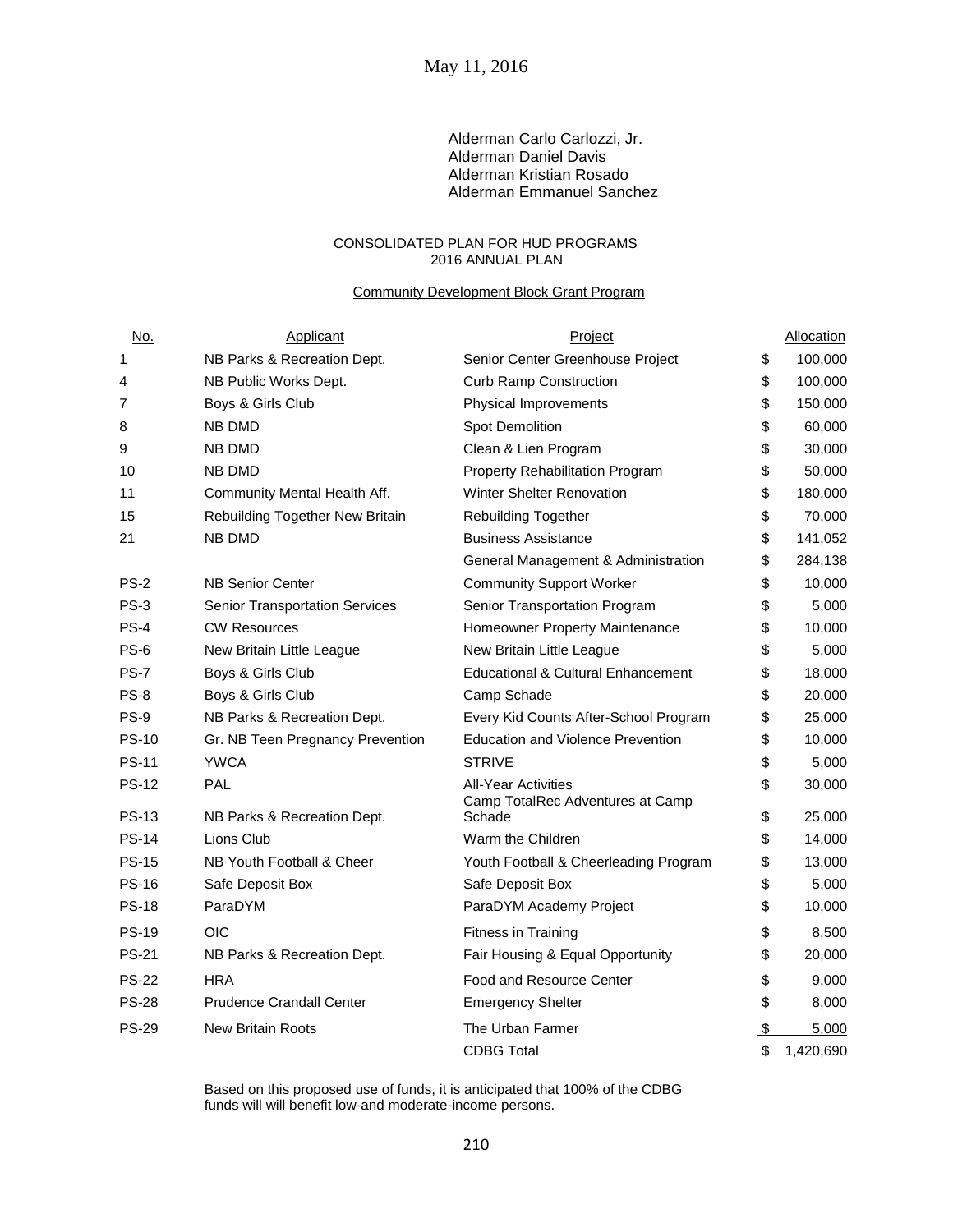#### HOME PROGAM

| HOME-1 | NB DMD | <b>HOME Property Rehabilitation Program</b> | \$<br>100,000 |
|--------|--------|---------------------------------------------|---------------|
| HOME-2 | NB DMD | <b>HOME New Construction</b>                | \$<br>100,000 |
| HOME-3 | NB DMD | HOME Home Ownership Program                 | \$<br>133,790 |
|        |        | Community Housing Development Org.          | \$<br>66.758  |
|        |        | <b>HOME Administration</b>                  | 44,505        |
|        |        | <b>HOME Total</b>                           | \$<br>445.053 |

Ald. Carlozzi moved to accept and adopt, seconded by Ald. Salerno. So voted. Approved May 12, 2016 by Mayor Erin E. Stewart.

Ald. Polkowski and Ald. Hargraves returned to the Chambers.

# **NEW BUSINESS**

# **RESOLUTIONS**

#### **33485 RE: EVERY KID COUNTS AFTER SCHOOL PROGRAM AMENDMENT**

To Her Honor, the Mayor, and the Common Council of the City of New Britain: the undersigned beg leave to recommend the adoption of the following:

Program Objective: The Parks and Recreation Department will provide comprehensive after school programming at seven elementary school sites: Chamberlain Elementary, Gaffney Elementary School, Jefferson Elementary School, Lincoln Elementary, Northend Elementary, Smith Elementary, and Smalley Academy. Students in grades three through five are targeted to attend the after school program from 3:35 to 6:00 p.m. The three major components of the after school program are academic enrichment, recreation and wellness, and family involvement.

Initial Year of Grant Funding: July 1, 2015. Local Program Operation Department: Parks, Recreation and Community Services Department.

Resolution Purpose: The State Department of Education has reduced the grant award for two (2) State Department of Education, After School Grants in the amount of \$171,345 each for the first year of a two year grant down from the original entitlement of \$173,281 for FY 2016. The Recreation Division is respectfully requesting that the Finance Department amend expenditures and revenue accounts.

WHEREAS, the City, through its Recreation Division, has received two State Department of Education, After School Grants for elementary after school programs for a two year grant period, this being the first year. The funding has been reduced by  $5\%$ -1% through the State of Connecticut. Funding has been granted for these programs that will provide services such as recreational and wellness activities, homework help, and academic enrichment activities to city youth in an after-school environment, and

WHEREAS, the State Department of Education, After School Grant monies will pay for personnel and administrative costs associated with the proposed programming strategy for the period of July 1, 2015, through June 30, 2016, therefore, be it

RESOLVED, that the Finance Department is authorized to enter into agreement with required consultants specified by the State of Connecticut, Department of Education for evaluation,computerization, and training sessions, fully funded by the grant money, then it be further

RESOLVED, that the budgeted grant amount be amended in the City's special revenue fund account structure below.

Alderwoman S. Black Alderman J. Hargraves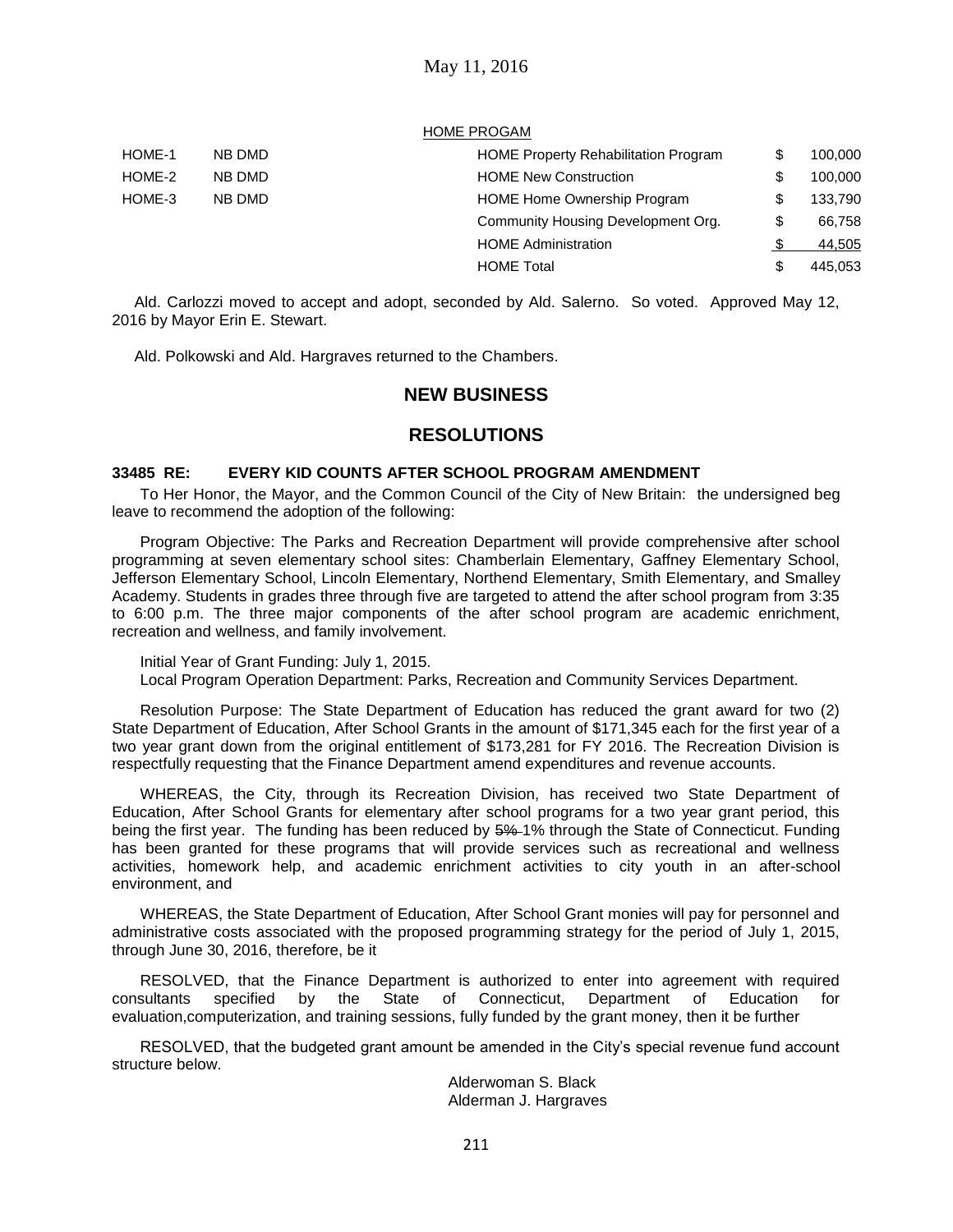### Alderman D. Salerno Alderman L. Salvio

| Account #      | <b>Description</b>              | Current<br><b>Budget</b> | Increase /<br>Decrease        | Revised<br><b>Budget</b> |
|----------------|---------------------------------|--------------------------|-------------------------------|--------------------------|
| 236420138-4222 | Revenue - State of CT           | 173,281                  | (1,936)                       | 171,345                  |
| 236420138-5121 | Salaries                        | 42,500                   | (350)                         | 42,150                   |
| 236420138-5124 | Part-time Salaries              | 93,870                   | (7,000)                       | 86,870                   |
| 236420138-5220 | <b>MERF</b>                     | 0                        | 2,045                         | 2,045                    |
| 236420138-5225 | <b>Medical Insurance</b>        | 0                        | 3,540                         | 3,540                    |
| 236420138-5227 | Worker's Comp                   | 1,820                    | 0                             | 1,820                    |
| 236420138-5228 | Life Insurance                  | 7,575                    | (7, 575)                      | 0                        |
| 236420138-5229 | HAS                             | 0                        | 400                           | 400                      |
| 236420138-5231 | Medicare                        | 1,977                    | (106)                         | 1,871                    |
| 236420138-5352 | Data Processing                 | 500                      | 0                             | 500                      |
| 236420138-5412 | Telecommunications              | 750                      | 0                             | 750                      |
| 236420138-5436 | Equipment Maint. Repair         | 250                      | 0                             | 250                      |
| 236420138-5440 | Rental and Leasing of Property  | 16,390                   | 1,000                         | 17,390                   |
| 236420138-5540 | Advertising and Printing        | 500                      | 0                             | 500                      |
| 236420138-5611 | <b>Office Supplies</b>          | 500                      | 0                             | 500                      |
| 236420138-5659 | Supplies                        | 5,049                    | 6,760                         | 11,809                   |
| 236420138-5810 | Fees, Memberships, Conferences  | 1,600                    | (650)                         | 950                      |
|                | <b>Total Expenditures:</b>      | 173,281                  | (1,936)                       | 171,345                  |
|                |                                 |                          |                               |                          |
| Account#       | <b>Description</b>              | Current<br><b>Budget</b> | Increase /<br><b>Decrease</b> | Revised<br><b>Budget</b> |
| 237420139-4222 | Revenue - State of CT           |                          |                               |                          |
| 237420139-5121 |                                 | 173,281                  | (1,936)                       | 171,345                  |
|                | Salaries                        | 32,450                   | (3, 175)                      | 29,275                   |
| 237420139-5124 | <b>Part-time Salaries</b>       | 108,607                  | (5,835)                       | 102,772                  |
| 237420139-5220 | MERF                            | 0                        | 2,048                         | 2,048                    |
| 237420139-5227 | Worker's Comp                   | 1,820                    | 0                             | 1,820                    |
| 237420139-5228 | Life Insurance                  | 75                       | (75)                          | 0                        |
| 237420139-5231 | Medicare                        | 2,045                    | (130)                         | 1,915                    |
| 237420139-5352 | Data Processing                 | 500                      | 0                             | 500                      |
| 237420139-5412 | Telecommunications              | 500                      | 0                             | 500                      |
| 237420139-5440 | Rental and Leasing of Property  | 19,299                   | 3,231                         | 22,530                   |
| 237420139-5540 | <b>Advertising and Printing</b> | 250                      | 0                             | 250                      |
| 237420139-5611 | <b>Office Supplies</b>          | 500                      | 0                             | 500                      |
| 237420139-5659 | Supplies                        | 5,635                    | 2,000                         | 7,635                    |
| 237420139-5810 | Fees, Memberships, Conferences  | 1,600                    | $\overline{0}$                | 1,600                    |

Ald. Salerno moved to accept and adopt, seconded by Ald. Sanders. Ald. Salerno moved to amend the first WHEREAS paragraph by changing "5%" to "1%", seconded by Ald. Pabon. Amendment carried. Resolution as amended once was accepted and adopted. Approved May 12, 2016 by Mayor Erin E. Stewart.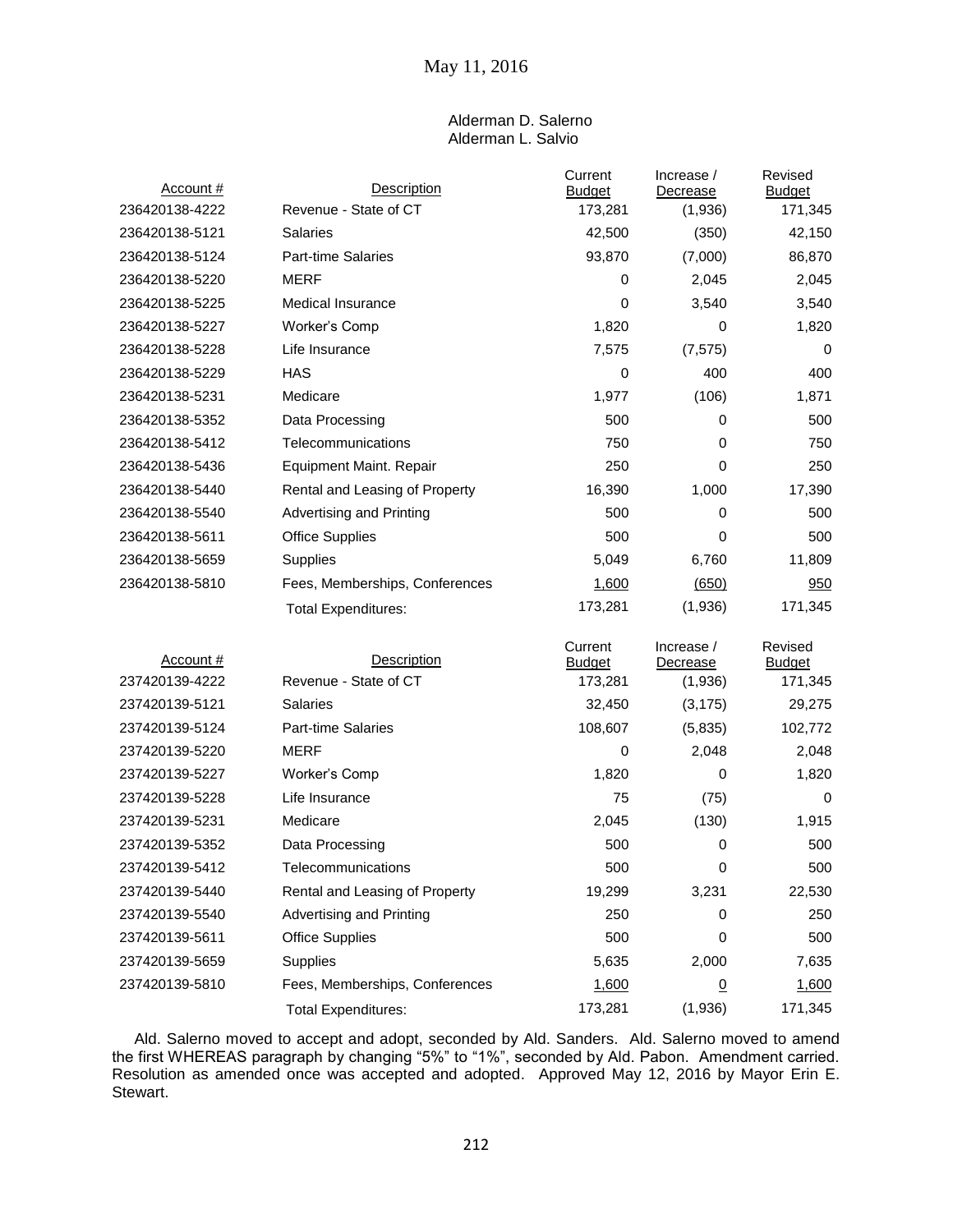### **33486 RE: 2016 NEIGHBORHOOD ASSISTANCE ACT PROGRAM**

To Her Honor, the Mayor, and the Common Council of the City of New Britain: the undersigned beg leave to recommend the adoption of the following:

WHEREAS, under authorization of Chapter 228a of the Connecticut Statutes, the Neighborhood Assistance Act provides tax credits for business firms that contribute financially to community programs that have received both municipal and State of Connecticut Department of Revenue Services approval, and

WHEREAS, any municipality wanting to obtain benefits under the provisions of this Act must hold a Public Hearing and submit to the State of Connecticut Department of Revenue Services a list of community programs, approved by the local legislative body, which are eligible for investment by business firms, and

WHEREAS, a Public Hearing of the Common Council of the City of New Britain was held on April 20, 2016, on the subject of the Neighborhood Assistance Act Program;

NOW, THEREFORE, BE IT RESOLVED, that the Common Council of the City of New Britain hereby approves the Neighborhood Assistance Act Program 2016 Program List, and

BE IT FURTHER RESOLVED, that the Common Council authorizes the Mayor to submit the approved program proposals to the State of Connecticut Department of Revenue Services and to administer the Neighborhood Assistance Act Program in accordance with the statutory requirements.

> Alderman Carlo Carlozzi, Jr. Alderman Daniel Davis Alderman Kristian Rosado Alderman Emmanuel Sanchez

Neighborhood Assistance Act Program City of New Britain 2016 Program List

| ORGANIZATION                          | <u>NO</u> .    | <b>PROGRAM</b>                                                                | COST          |
|---------------------------------------|----------------|-------------------------------------------------------------------------------|---------------|
|                                       |                | Building Hope Together: The New Britain<br>Work Plan to End Homelessness      | \$<br>50,000  |
|                                       | $\overline{2}$ | <b>YWCA Pre-School Education Programs</b>                                     | \$<br>50,000  |
| YWCA of New Britain, Inc.             | 3              | <b>Central Connecticut Family Literacy</b><br>Center                          | \$<br>50,000  |
|                                       | 4              | STRIVE Youth Development Program for<br>Middle School Girls                   | \$<br>50,000  |
| Rebuilding Together New Britain, Inc. | 5              | Rebuilding Together New Britain                                               | \$<br>75,000  |
| Siena Learning Center                 | 6              | Siena Learning Center                                                         | \$<br>23,000  |
| Prudence Crandall Center, Inc.        | $\overline{7}$ | Annual Appeal and Bright Futures<br>Campaign                                  | \$<br>150,000 |
| New Britain Public Library            | 8              | Historical Building Preservation and<br>Restoration                           | \$<br>57,831  |
|                                       | 9              | "Life Be In It" Freedom Room Exercise<br>Equipment                            | \$<br>16,500  |
| New Britain Parks & Recreation Dept.  | 10             | Handicap Accessible Rubber Surfacing                                          | \$<br>60,000  |
|                                       | 11             | <b>Educational Materials for Parks and</b><br>Recreation After School Program | \$<br>4,000   |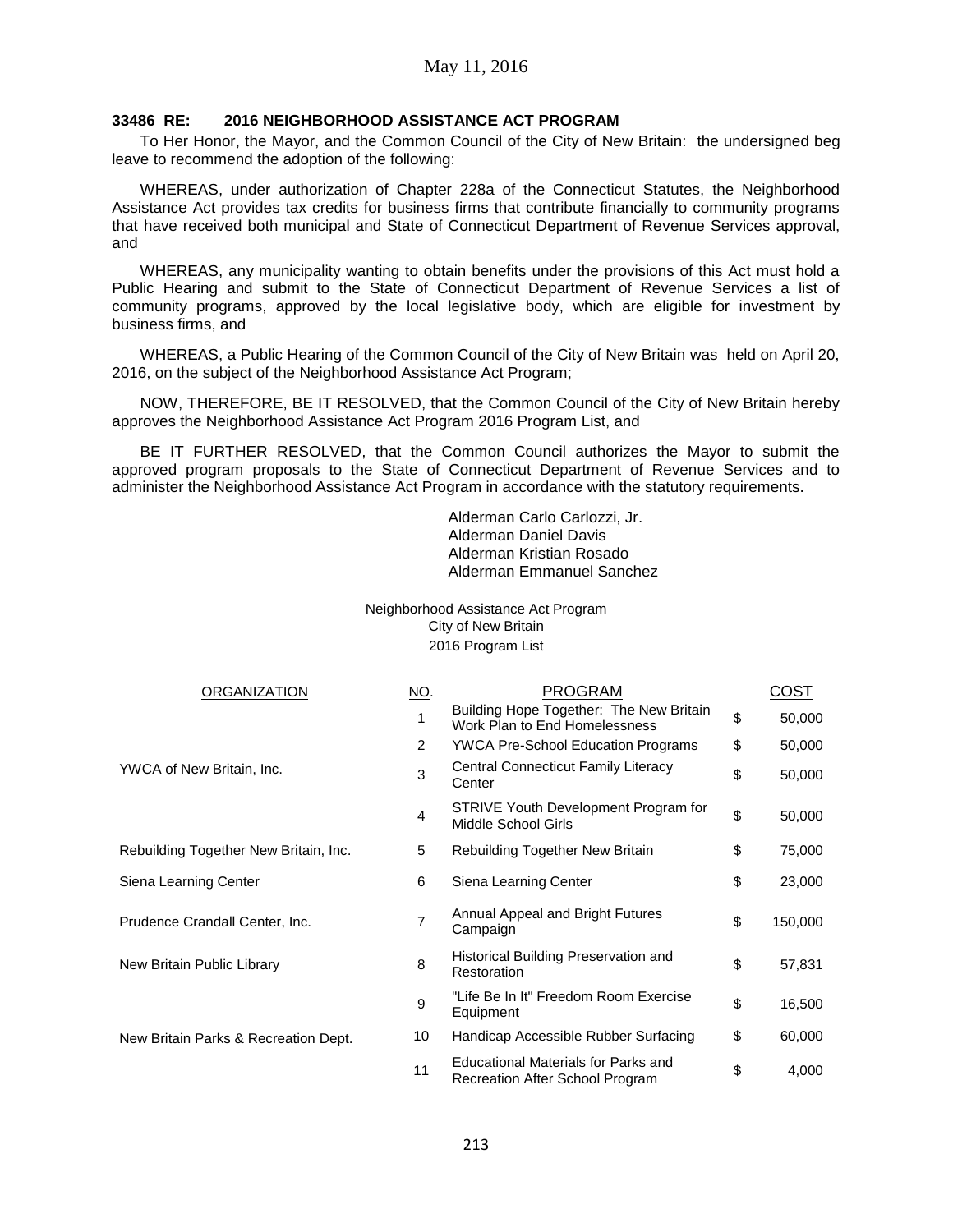| 12 | Picnic Pavillion at AW Stanley Park                   | \$<br>125,000 |
|----|-------------------------------------------------------|---------------|
| 13 | New Britain Senior Center Greenhouse                  | \$<br>70,000  |
| 14 | <b>Healthy Homes New Britain</b>                      | \$<br>150,000 |
| 15 | <b>Energy Conservation Project</b>                    | \$<br>79,183  |
| 16 | <b>Veterans Housing Program</b>                       | \$<br>20,713  |
| 17 | Queen Ann Nzinga Center, Inc.                         | \$<br>15,000  |
| 18 | 157 Broad Street Boiler and<br>Appliance Replacement  | \$<br>65,237  |
| 19 | <b>Security Control</b>                               | \$<br>13,150  |
| 20 | Replace Single Pane Windows with<br>Iron Frames       | \$<br>30,000  |
| 21 | Replace Steam Heating System with<br><b>Hot Water</b> | \$<br>48,350  |
| 22 | Replace heating and air conditioning                  | \$<br>150,000 |
|    |                                                       |               |

Ald. Davis moved to accept and adopt, seconded by Ald. Rosado. So voted. Approved May 12, 2016 by Mayor Erin E. Stewart.

### **33487 RE: COOPERATION AGREEMENT WITH CENTRAL CONNECTICUT STATE UNIVERSITY FOR POLICE ASSISTANCE**

To Her Honor, the Mayor, and the Common Council of the City of New Britain: the undersigned beg leave to recommend the adoption of the following:

WHEREAS, Section 7-277a of the Connecticut General Statutes authorizes a municipality to enter into a police assistance agreement with special police forces of state universities and colleges; and

WHEREAS, Central Connecticut State University currently assists the City of New Britain in police responses to incidents involving students; and

WHEREAS, the City of New Britain and Central Connecticut State University are desirous of formalizing a joint working relationship between the respective police departments to respond to incidents involving CCSU students at locations within the City but outside the territorial limits of the campus which include possible violations of City ordinances; now, therefore, be it

RESOLVED, That Erin E. Stewart, Mayor, be and is hereby authorized on behalf of the City of New Britain to enter into an Cooperation Agreement with Central Connecticut State University for police assistance and to sign all documents related thereto.

#### Alderman Don Naples Alderman Robert Smedley

Ald. Naples moved to accept and adopt, seconded by Ald. Polkowski. So voted. Approved May 12, 2016 by Mayor Erin E. Stewart.

### **33488 RE: CAMP SHADE LEASE BETWEEN THE NEW BRITAIN BD OF WATER COMMISSIONERS AND THE BOYS' AND GIRLS' CLUB OF NEW BRITAIN, INC**

To Her Honor, the Mayor, and the Common Council of the City of New Britain: the undersigned beg leave to recommend the adoption of the following: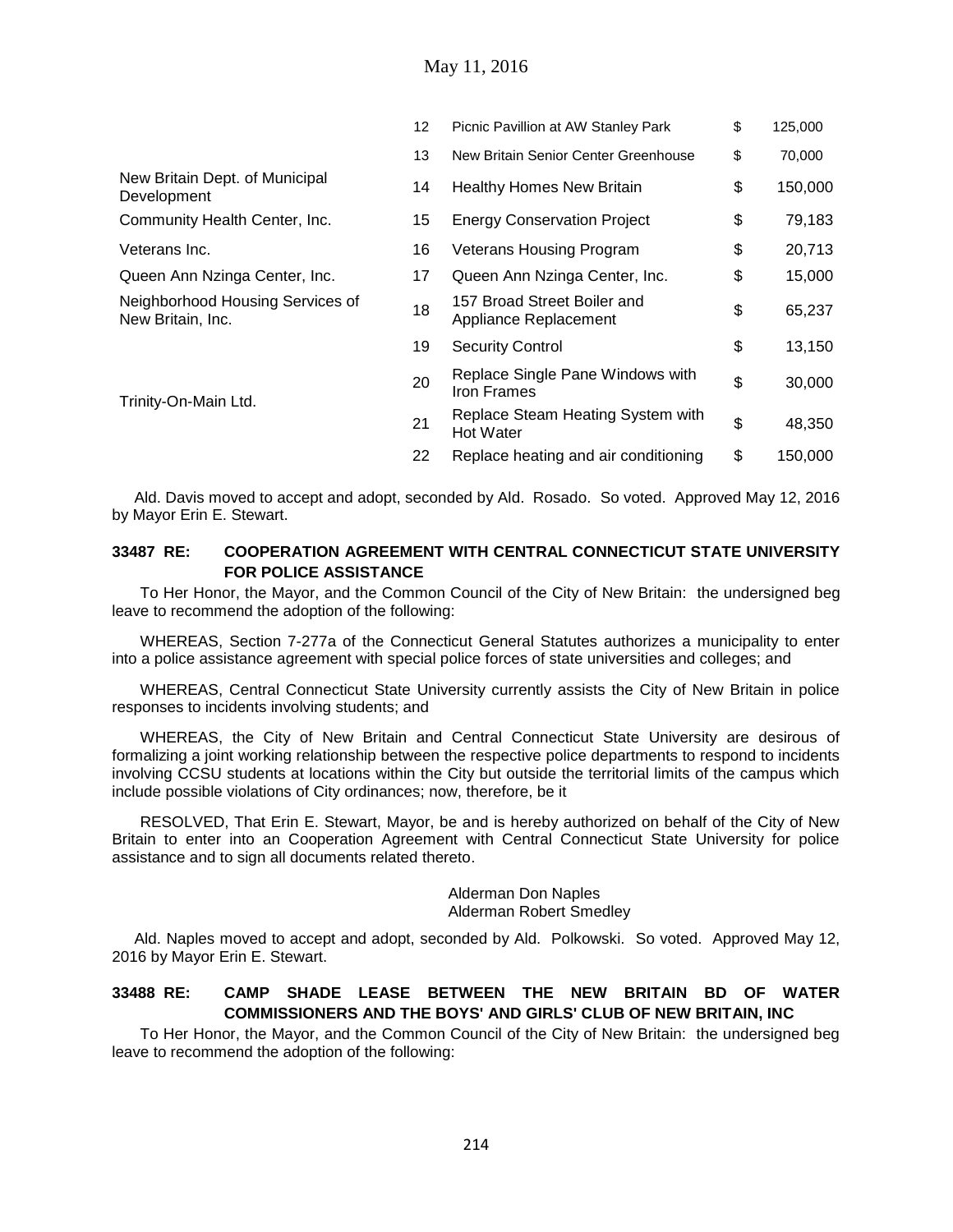May 11, 2016

WHEREAS, the City of New Britain Board of Water Commissioners voted at its Regular Meeting of May 10, 2016 to renew the lease of Camp Schade to the BOYS' & GIRLS' CLUB OF NEW BRITAIN, INC.; and,

WHEREAS, Camp Schade has been leased to the BOYS' & GIRLS' CLUB OF NEW BRITAIN, INC. continuously for the past five years; the term of the proposed lease is five years, July 1, 2016 through June 30, 2021, and the annual lease fee is \$1.00; and,

WHEREAS, the mayor has approved the lease and recommends it to the Common Council of the City of New Britain in accordance with Section 13-3 of the Charter of the City of New Britain; therefore, be it

RESOLVED, that the Common Council of the City of New Britain hereby approves the Camp Schade lease between the City of New Britain Board of Water Commissioners and the BOYS' & GIRLS' CLUB OF NEW BRITAIN, INC., and the Mayor is hereby authorized to sign the lease on behalf of the City.

> Alderman Christopher Polkowski Common Council Liaison Utilities Division of Public Works

Ald. Polkowski moved to accept and adopt, seconded by Ald. Hargraves. So voted. Approved May 12, 2016 by Mayor Erin E. Stewart.

### **33489 RE: SCHOOL DISTRICT ENERGY SAVINGS PROJECTS**

To Her Honor, the Mayor, and the Common Council of the City of New Britain: the undersigned beg leave to recommend the adoption of the following:

RESOLUTION SUMMARY: School District Energy Saving Projects

WHEREAS, The Mayor has established a smart city initiative; and

WHEREAS, The City of New Britain has pledged to make energy savings a priority; and

WHEREAS, The New Britain School district has maintained a successful energy savings program including lighting retro-fits and renewable energy projects; and

WHEREAS, Total Energy Connections, Doosan Fuel Cell Company and Constellation Energy have proposed energy saving projects for the school district including a fuel cell and lighting retro-fit projects; NOW THEREFORE BE IT

RESOLVED, That the Common Council is in support of these projects and also supports the joint efforts of the Mayor and the New Britain School District to save energy through the use of renewable energy projects; let the Mayor, Board of Education and Superintendent of schools engage Total Energy Connections LLC, Doosan Fuel Cell and Constellation Energy on the various projects proposed for the School District.

> Alderman Robert Smedley Assistant Majority Leader

Alderman Daniel Salerno Majority Leader

Alderman Carlo Carlozzi Minority Leader

Ald. Smedley moved to accept and adopt, seconded by Ald. Collins. So voted. Approved May 12, 2016 by Mayor Erin E. Stewart.